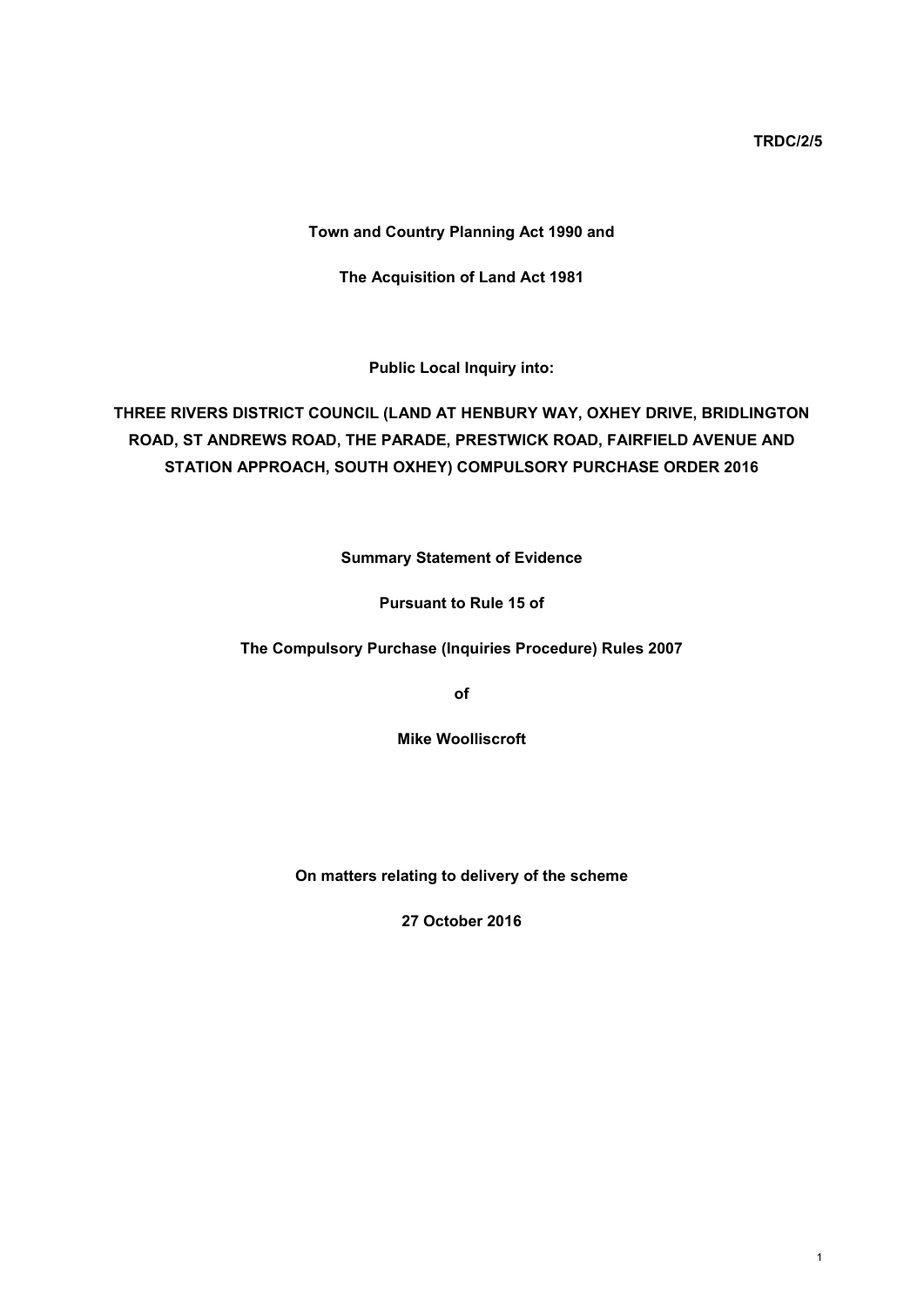### **Contents**

| 1.1              |  |
|------------------|--|
| 2.               |  |
| 3.               |  |
| 4.               |  |
| 5 <sub>1</sub>   |  |
| 6.               |  |
| $\overline{7}$ . |  |
|                  |  |
|                  |  |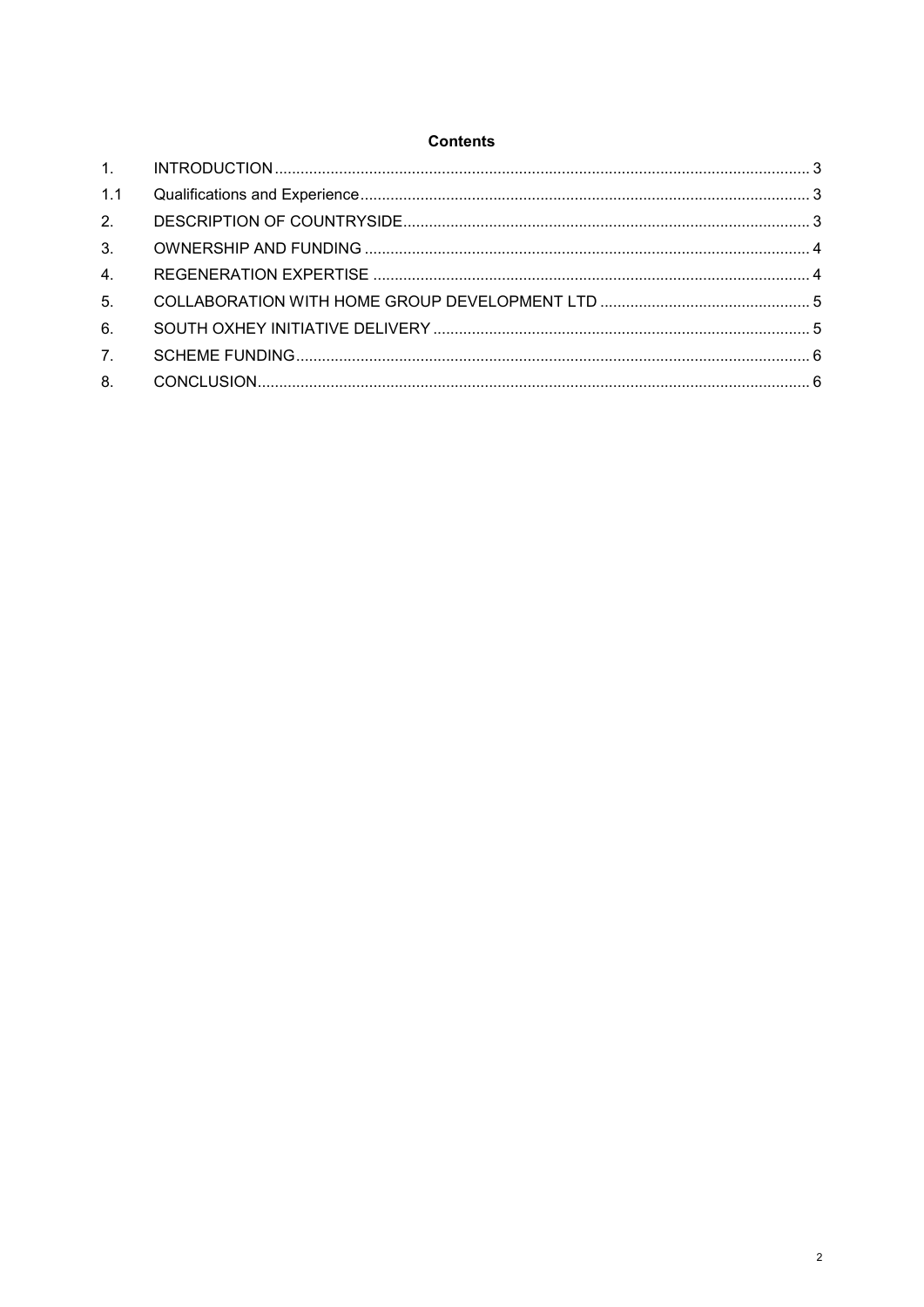# <span id="page-2-0"></span>**1. INTRODUCTION**

#### <span id="page-2-1"></span>**1.1 Qualifications and Experience**

- 1.2 I, Michael Woolliscroft, hold a Bachelor of Engineering Degree in Civil Engineering from the University of Liverpool and a post graduate diploma in Structural Engineering from the University of Liverpool.
- 1.3 During my career to date I have worked as a civil engineer in design and project management. In 2008 I joined Berkeley Homes as Project Director for the delivery of a Crossrail Station at the Royal Arsenal Riverside regeneration project in Woolwich.
- 1.4 In 2011 I joined the operational board for Berkeley Homes (East Thames) Ltd and my responsibilities grew to cover all aspects of the Royal Arsenal Riverside development, which consisted of 2711 new homes, retail and leisure facilities.
- 1.5 In November 2012 I moved to St Edward Homes Ltd, The Berkeley Group joint venture with M&G Real Estate, as Managing Director.
- 1.6 In April 2014 I joined Countryside Properties as a Divisional Director for its Regeneration. I am currently Operations Director for the West London region of Countryside Partnerships with responsibility for developments in Ealing, Slough, Hounslow and the South Oxhey Initiative. My evidence demonstrates Countryside's commitment to the redevelopment of South Oxhey and confirm
- 1.7 I have been involved in the South Oxhey Initiative project since June 2015.

# <span id="page-2-2"></span>**2. DESCRIPTION OF COUNTRYSIDE**

- 2.1 Founded more than 55 years ago, Countryside is a leading UK home builder specialising in place making and urban regeneration.
- 2.2 There are two complementary divisions. Housebuilding and Partnerships.
	- 2.2.1 Our Housebuilding division develops sites that provide private and affordable housing, on land owned or controlled by the Group. .
	- 2.2.2 Our Partnerships division specialises in urban regeneration of public sector land, delivering private and affordable homes by partnering with local authorities and housing associations. It is this division that is involved with the South Oxhey Initiative.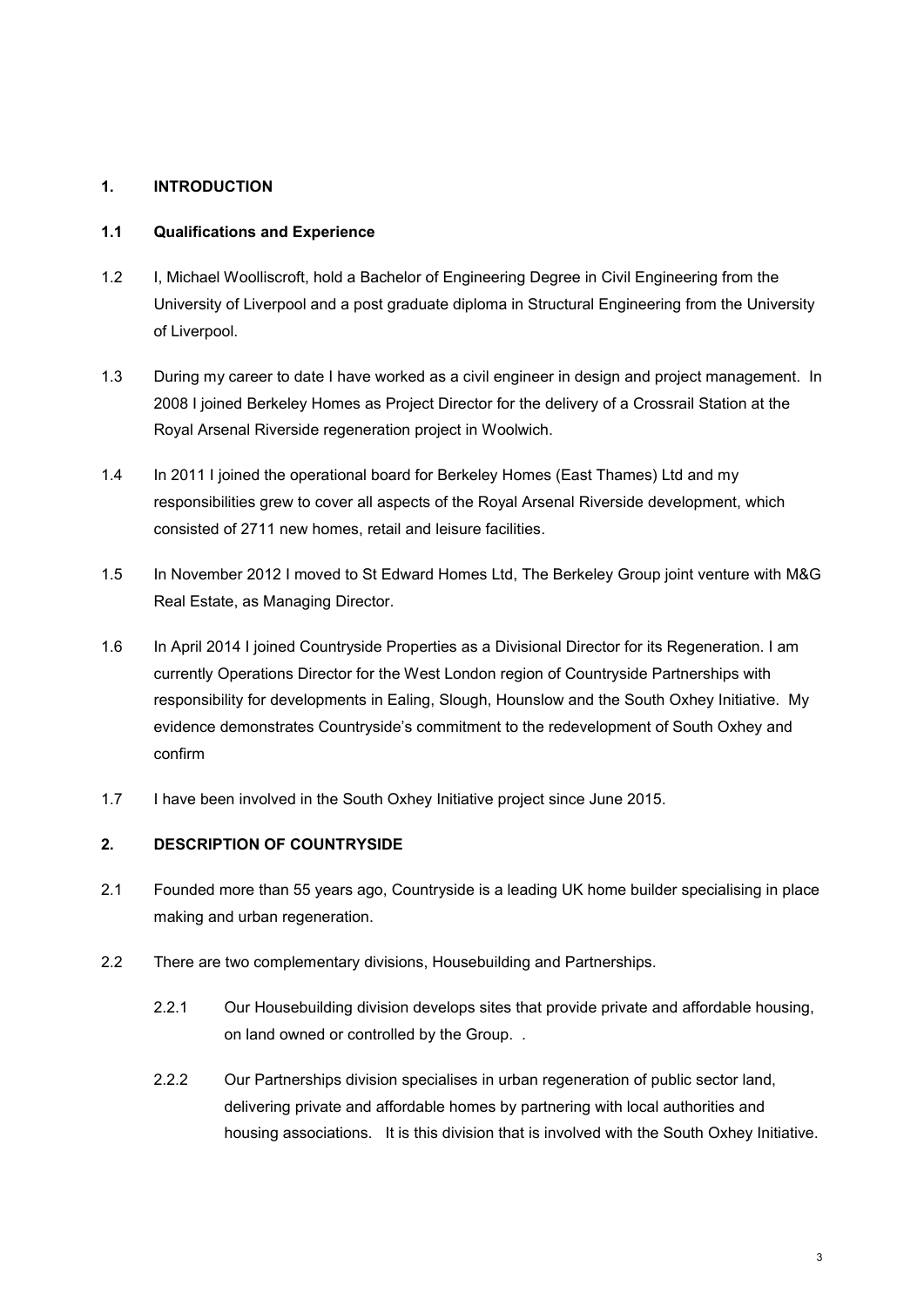# <span id="page-3-0"></span>**3. OWNERSHIP AND FUNDING**

- 3.1 Countryside Properties (UK) Limited (CPUK) is the principal operating company of the Countryside Group. All other trading companies in the Countryside Group are subsidiaries of CPUK.
- 3.2 The ultimate holding company of the Countryside Group is Countryside Properties plc (CPPLC). CPPLC is a non-trading company listed on the main market of the London Stock Exchange.
- 3.3 The Countryside Group benefits from a corporate revolving credit facility amounting to £300m expiring in May 2021.

# <span id="page-3-1"></span>**4. REGENERATION EXPERTISE**

- 4.1 The Partnerships division has a 30 year track record of delivering more than 45 urban regeneration projects making it one of the most experienced regeneration partners in the UK. It operates primarily in and around London (Partnerships South) and in the North West of England (Partnerships North).
- 4.2 The Countryside business benefits from a very experienced team, with many staff having worked in the regeneration field of the residential development sector for over 20 years.
- 4.3 Countryside is committed to working with communities to ensure that its projects achieve the wide objectives of regeneration with as little disruption as possible. We invest in community engagement through high quality communication, the employment of Resident Liaison Officers, creation of Community Boards, Community Funds and local employment and training.
- 4.4 Countryside recognises that successful community engagement needs to be tailored to suit the specific requirements of the communities involved. We adapt our approach to ensure that it is effective and use lessons learned to inform improvements across our projects. At the major, twenty-one phase, regeneration project transforming the troublesome South Acton Estate, Countryside has been able to measure the social impacts of regeneration after the first phase. Countryside employed Social Life and Reading University to carryout research based on an independent survey of 544 households. A summary report is included in my witness statement at Appendix 1. This survey clearly shows how after the first phase the community reported an improvement to how safe they feel as well as improvements to their wellbeing and general satisfaction. I also identify a number of projects which clearly show the expertise of Countryside in delivering regeneration projects similar to that proposed at South Oxhey.
- 4.5 A description of example projects is provided.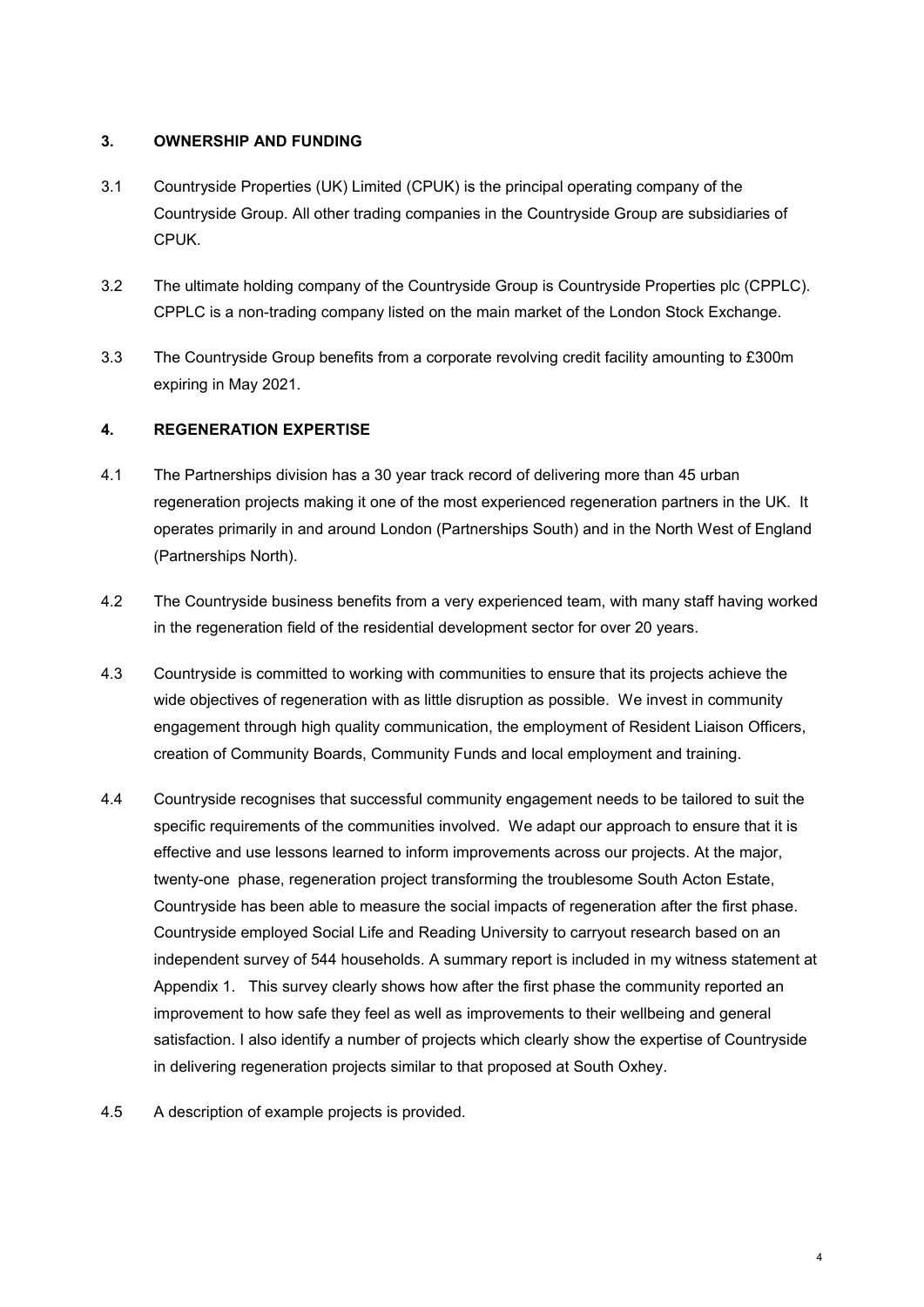### <span id="page-4-0"></span>5. **COLLABORATION WITH HOME GROUP DEVELOPMENT LTD**

- 5.1 For the delivery of the South Oxhey Initiative Countryside is working in partnership with Home Group Developments Ltd (HGDL). HGDL is the development arm of Home Group Ltd, a social enterprise and charity that is one of the UK's largest providers of social and affordable housing.
- 5.2 Countryside and HDGL are currently partners in two major regeneration projects. The excellent, close-working relationship between the organisations is strategically important to both businesses.
- 5.3 A letter from Home Group Developments Ltd in support is included as Appendix 3 to my **Statement**

# 6. **SOUTH OXHEY INITIATIVE DELIVERY**

### <span id="page-4-1"></span>**Housing**

- 6.1 We have proposed a masterplan that will provide the Council with the significant uplift in housing required together with major improvements to the urban design, replacement retail amenity, higher quality buildings, and a substantially improved public realm.
- 6.2 The delivery of the 514 new homes together with new public and retail amenity over three distinct construction phases enables Countryside to rejuvenate the town centre whilst maintaining and strengthening the existing community.
- 6.3 Since selection as preferred bidder in June 2015 Countryside has gained planning consent for the masterplan, and commenced Phase 1 works on site. £2.7 million has been spent on the project up to October 2016 and £35 million will be invested during the course of Phase 1.
- 6.4 The overall project is delivered over three main phases. Phase 1 works are planned to progress across five sites over the next two years.
- 6.5 The delivery of the first 48 affordable homes at the Maylands Road and Hallowes Crescent sites enables the progression of Phase 2. This in turn enables progression of Phase 3.
- 6.6 Following the commencement of Phase 1 works on 12 September construction activity has progressed well.
- 6.7 We anticipate progressing designs for Phase 2 from February 2017.
- 6.8 As well as construction works progressing well, our community engagement is also being well received.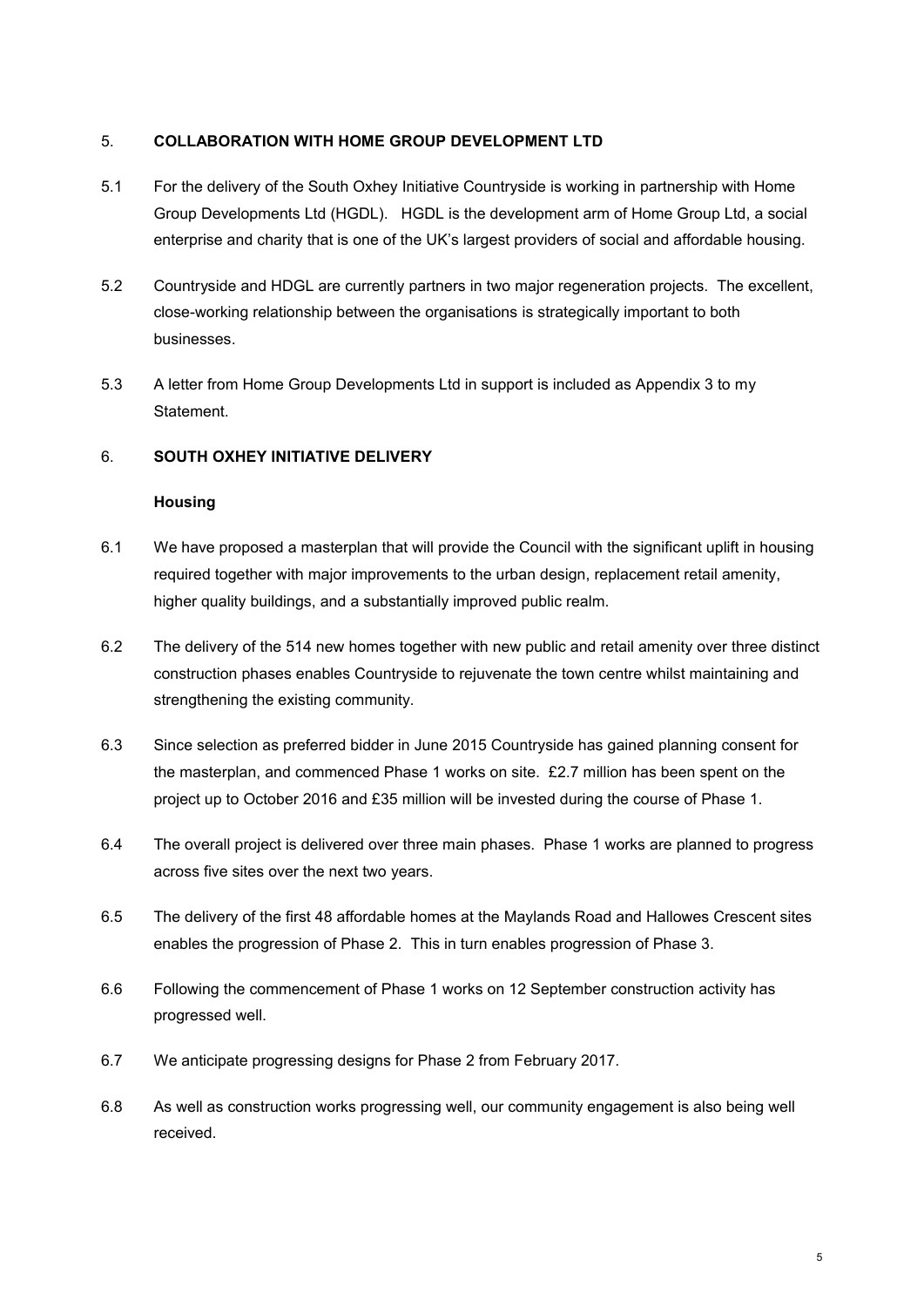#### **Retail**

- 6.9 The delivery of high quality public open spaces and a strong mix of retail uses is essential in ensuring a vibrant and economically sustainable retail zone is created.
- 6.10 For example, Heads of terms have been agreed with Lidl for the delivery of an 18,449 square foot foodstore.
- 6.11 Countryside has agreed to the requirements of the Retail Strategy as part of the Development Agreement.
- 6.12 It is recognised that the town centre that exists today benefits from some good shops and businesses that offer important public services.
- 6.13 Over recent months we have progressed discussions and are in the process of agreeing undertakings.
- 6.14 As the scheme progresses we will expand our discussions to include other operators as well as considering others that may help bolster the mix and quality of the overall offering.
- 6.15 Our phasing strategy maintains the availability of retail space and we are working to ensure a suitable mix of operators exist at all times.

# <span id="page-5-0"></span>**7. SCHEME FUNDING**

- 7.1 As an expert in regeneration projects like the South Oxhey Initiative Countryside is confident in the financial modelling that has proven the viability of the whole project. Full financial modelling of the project being revisited at least every 3 months.
- 7.2 To the end of October 2016 the Countryside Home Group Development partnership have spent over £2.7 million on the project. This has funded development of the hybrid planning application and detailed design, enabling works and initial construction of phase 1. A further £4.5 million of orders are placed for groundworks, piling, beam and block flooring and bricks.
- 7.3 The delivery of Phase 1 works requires investment from Countryside and HGDL of over £35 million. This will be funded equally between the parties. I can confirm funding is allocated and.
- 7.4 Phases 2 and 3 are included in Countryside's 5 year business plan.

# <span id="page-5-1"></span>8. **CONCLUSION**

- 8.1 Countryside and HGDL are delighted to be working with Three Rivers District Council on the South Oxhey Initiative.
- 8.2 The project has progressed well, with Phase 1 works progressing on site.